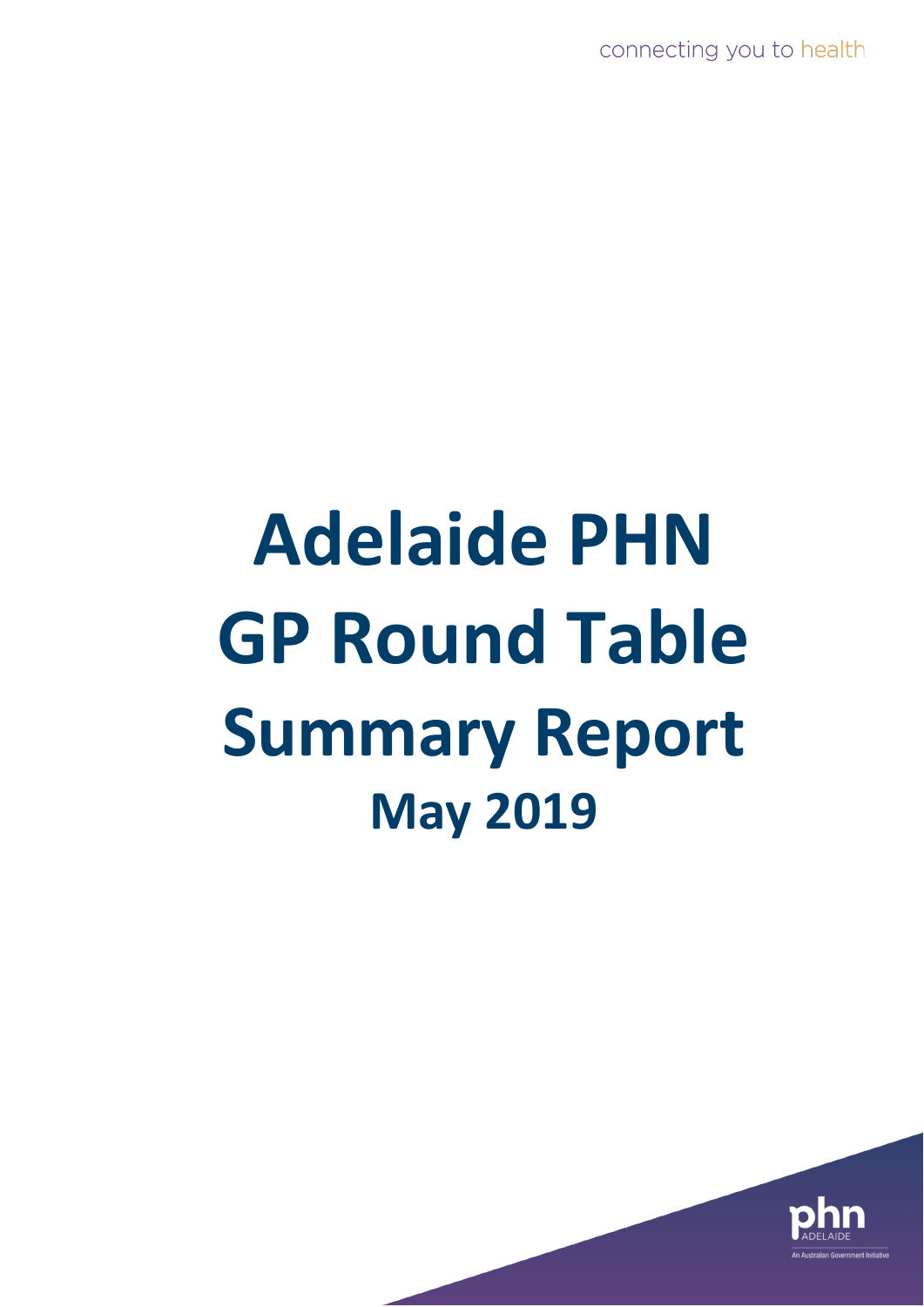## **1 Introduction**

On the 8<sup>th</sup> May 2019 Adelaide Primary Health Network (PHN) hosted a Round Table Workshop to give GPs working in the Adelaide metropolitan region an opportunity to provide us feedback, specifically – what do you want us to be doing to support general practice and how we can enhance the relationship between primary, acute and tertiary care.

This report documents the proceedings and outputs of the issues and opportunities workshop held at The Precinct Conference Centre and facilitated by Brett Haly from Enzyme.

## **2 Objectives**

The Objectives of this workshop were to:

- Bring everyone to a common understanding of the background and current situation;
- Identify and prioritise the Issues, Opportunities and Critical Success Factors involved in reaching a successful and productive working relationship;
- Challenge the status quo and stimulate thinking;
- Identify and agree a set of next steps for success.

## **3 Participants**

There were 12 participants from across the metropolitan region – 8 General Practitioners and 4 Practice/Business Managers.

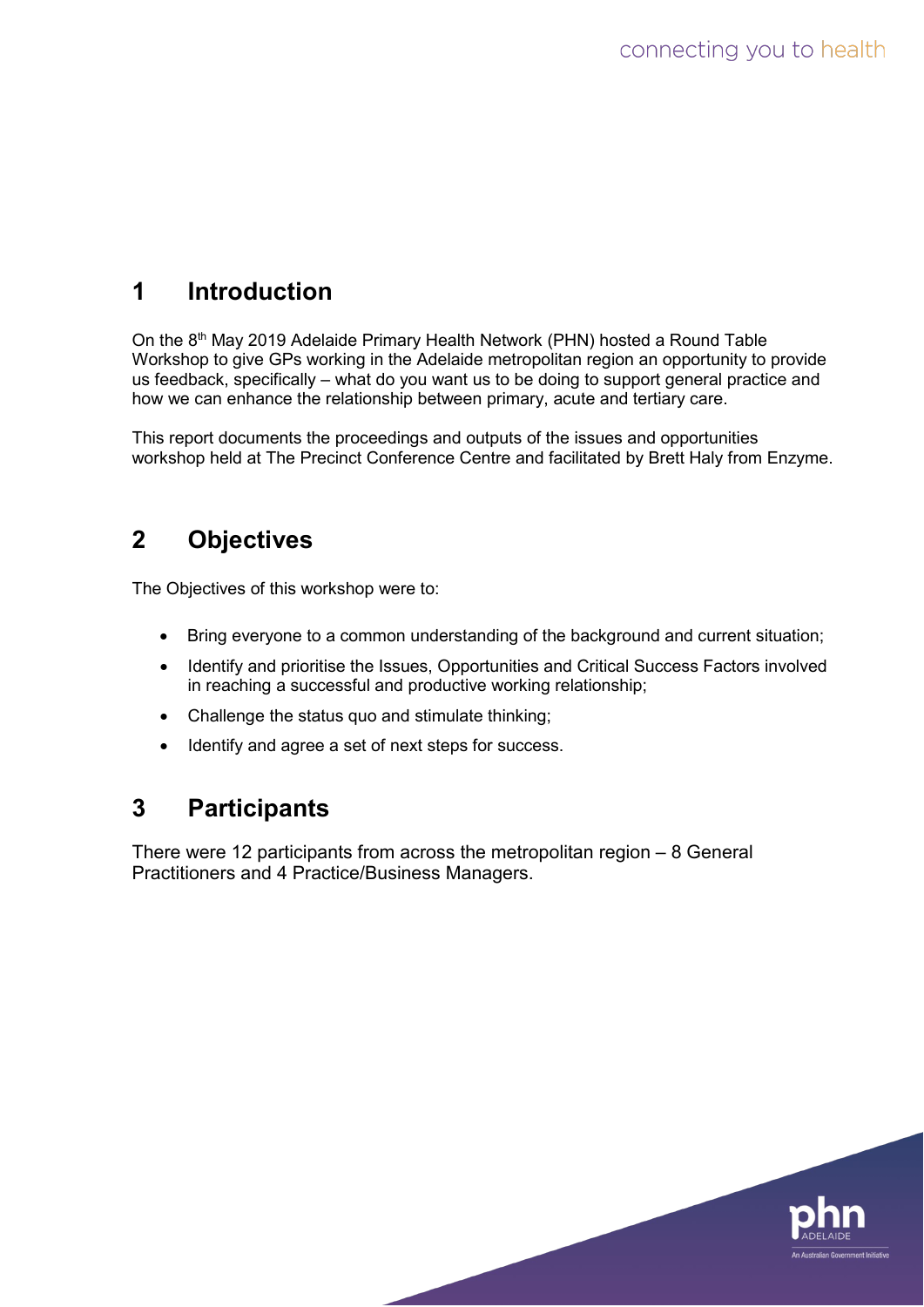# **4 Issues and Opportunities**

### **4.1 Affinity Diagram**

Participants individually brainstormed the Issues and Opportunities involved in reaching a successful and productive working relationship between Adelaide PHN and GPs, for better health outcomes. They then selected up to 6 of the most important, transcribing them onto white Stikki notes (one Issue / Opportunity per sticker). The Stikkis were then placed on a wall in theme sets, and the group developed headings for each of the sets.

The affinity diagram method of combining and synthesising associated ideas was used to identify the Issues and Opportunities as follows:

#### *A Lack of awareness of what Adelaide PHN does*

- Better understanding of Adelaide PHN functions
- Understanding the roles of personnel at Adelaide PHN
- Awareness of the programs that can be accessed by GP (South)
- Engaging with GPs, so know what PHN does or can do
- Lack of knowledge / awareness by GPs / Practices of PHN services and how they can assist practices and our patients
- Governance, trust, data issues
- Complaints not passed up the line nor responses received
- Follow through: PHN was promising to make interpreted letter for NESB patients for appointment notification at refugee forum and we **never** received presentations of lectures / education events as promised
- Appropriate referral pathways (South)

#### *B Prioritising funding for general practice*

- PHN funding diverts \$ from Medicare and therefore reduces the effectiveness in which GPs can perform their roles. We are outsourcing general practice to allied health but patients are seeing **us** for their care and we are ultimately responsible. Increase remuneration to untie our hands
- Help with funding to make radiology and specialists more affordable
- Telehealth to access specialist care
- Referral system for specialists Public / Private
- Promote general practice State and Federal Government advocacy
- Address GP needs
- Needs of GPs
- Vision, direction, benefits to GPs
- Abolish "innovative" café / restaurant drop in clinics please and Health Care Homes. Cannot trust the government diverting funds from Medicare when we need direct \$ support for GPs. Research opportunity to show increase Medicare funding decrease hospitalisations currently underfunded
- GPs feeling PHN funding and focus is not prioritising general practice
- Funded pharmacy support
- Case workers, transport assistance, remind patients to attend GP appointments and specialists appointments particularly for elderly, mentally ill patients and NESB patients. This costs the system paying for lost appointments and interpreting services

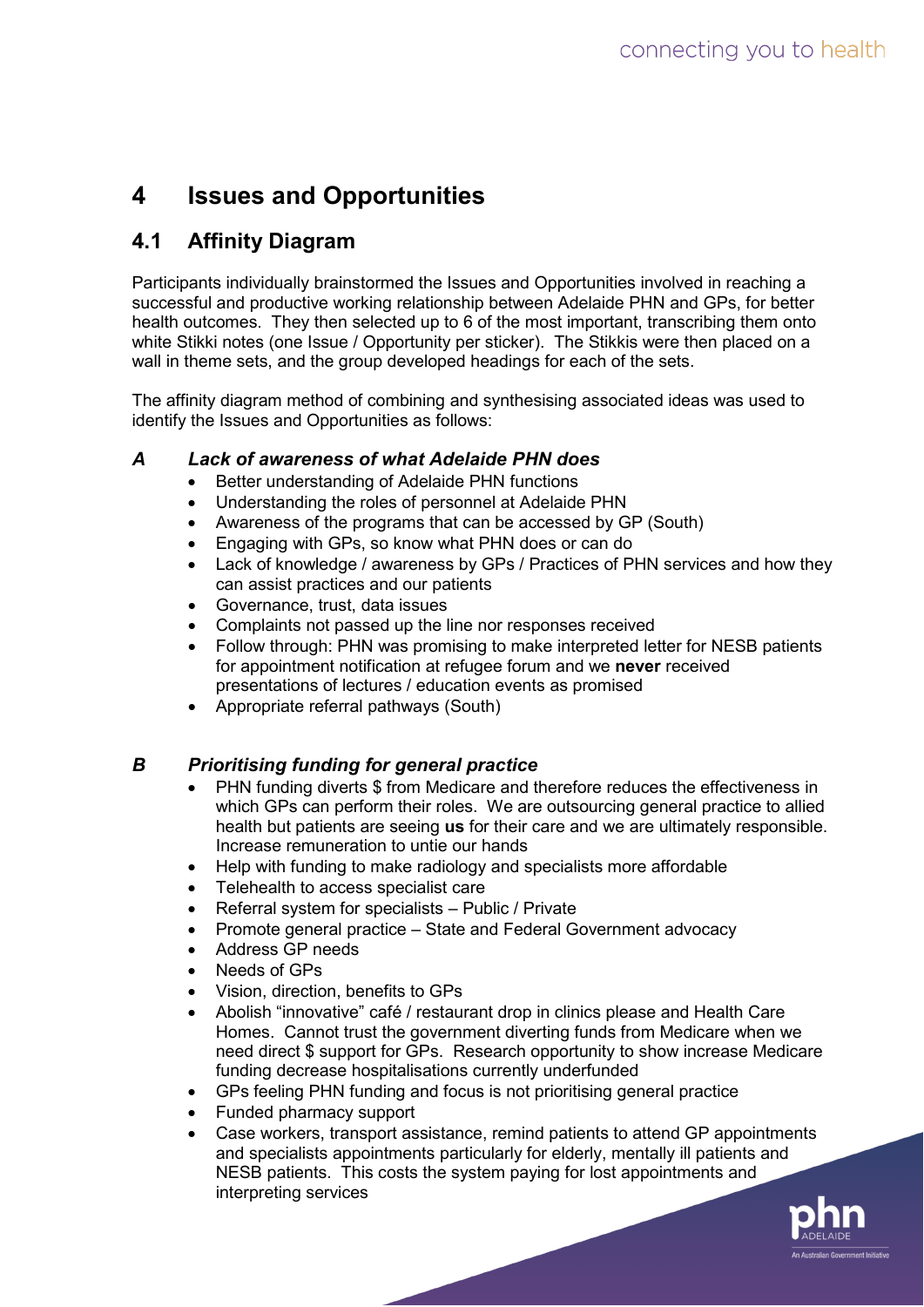#### *C Unclear mental health pathways and long waits*

- Improve access to mental health services
- Urgent psychiatry appointments
- A clearer pathway for mental health appointments
- More allied health support e.g. mental health
- Quick access to GP / PASA (adolescent psych) (South)
- Access to commissioned services can be difficult due to long waiting times
- Perinatal mental health support (South)
- Support or program for increase suicide risk patients (southern)
- Programs frequently changing names / parameters / eligibility

#### *D Education and training for GP practices*

- Why aren't education sessions recorded for reviewing online webinars? They would be good resources for review learning, sharing, especially when we can't attend
- Education and training for GPs
- Face to face visits at the practices MUST include GPs possibly practice owners as well as nurses / practice managers
- General education across the board (nurses, receptionists)
- Support for practices with changes e.g. new PIP funding and requirements
- GP practices would like to look to Adelaide PHN for help with staff training
- General support for GPs
- Regular personal contact at the practice i.e. attendance at practice meetings

#### *E GP practice business support*

- Assistance would be appreciated with writing legal documents
- Level of support and access
- Lack of practice structures and processes support e.g. training, mentoring
- Link together some practices to work as a "buddy practice" mentor each other
- Respect and acknowledgement of all ideas / suggestions
- Providing education around business support / ensuring viability of GP
- Engagements Adelaide PHN needs to visit all GP practices and drug RGPs
- Need more GPs so they don't burn out
- Support practice on business management issues in Medical Centres
- Assistance recruiting doctors
- Debriefing support for GPs / PNs / admin especially those dealing with Mental Health "keep the practices healthy"

#### *F Lack of communication between APHN and General Practices*

- Communication
- Lack of communication
- Communication could be improved
- Communication needs to improve between general practices and Adelaide PHN
- Frequent change in GP liaison staff
- Communication a secure email service like HealthLink. Front line not passing feedback up the line
- Very poor follow through e.g. promised phone calls or contacts don't eventuate; no-one ever checks that email address
- Lack of technical knowledge and access to specific services

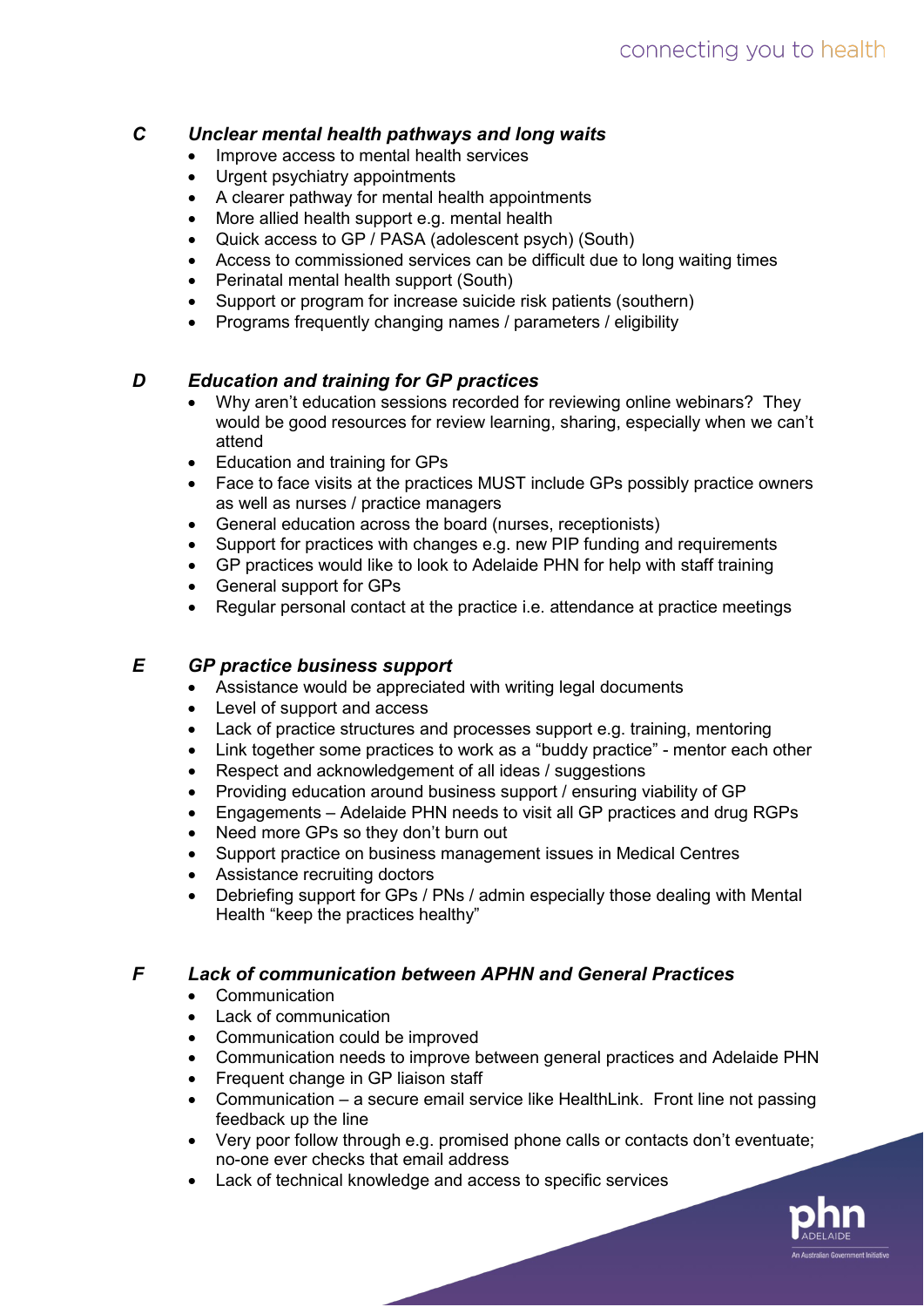#### *G Poor communication between Primary and Acute (include accountability)*

- Improving communication between A&E and GP (direct phone line for GPs / same day faxed information re: A&E attendance)
- Improve cooperation and communication between Primary and Acute Care
- Multidisciplinary input for all discharges. If the pharmacist cannot explain why a patient is on a blood thinner and for how long, then it is because of consultant oversight. Patients cannot be discharged to fail at home without support when elderly, mentally unwell
- Co-operation GP, PHN, hospitals
- Lack of notification of closure of services and then how can we know where to refer patients to which hospital. Conspiracy, trust, transparency about closure, cut services

#### *H Funding for specialised programs*

- Promote programs to improve chronic disease management
- Support for practice to develop systems around CDM i.e. ATSI / CTG health checks and reg
- GP support services aimed at lowest common denominator
- Support for families with children especially in ASD / GDD
- Manpower constraints within the services closing the gap; GP PASA

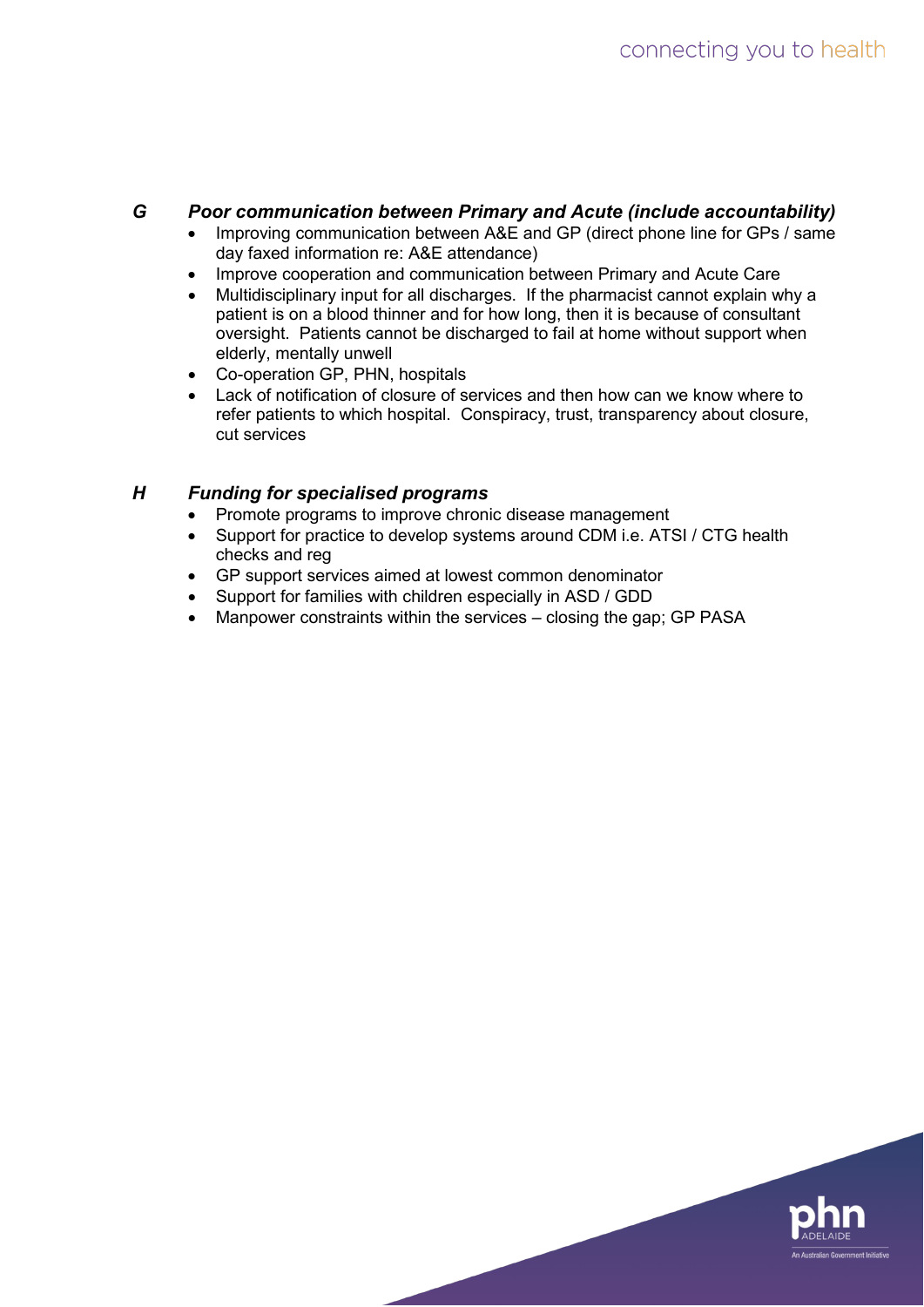## **4.2 Critical Issues and Opportunities Charts**

#### *Hierarchy of Issues / Opportunities*



The most important Issue / Opportunity is set to 100% and the remaining expressed relative to the most important. As can be seen in the above chart the most important Issue / Opportunity is 'Prioritising funding for General Practice'.

#### *Issues / Opportunities Performance*



One of the OptionFinder® votes was Current Performance, where the Participants were asked to indicate the Current Performance of how well each Issue / Opportunity is being addressed. The outcome is shown in the above Chart.